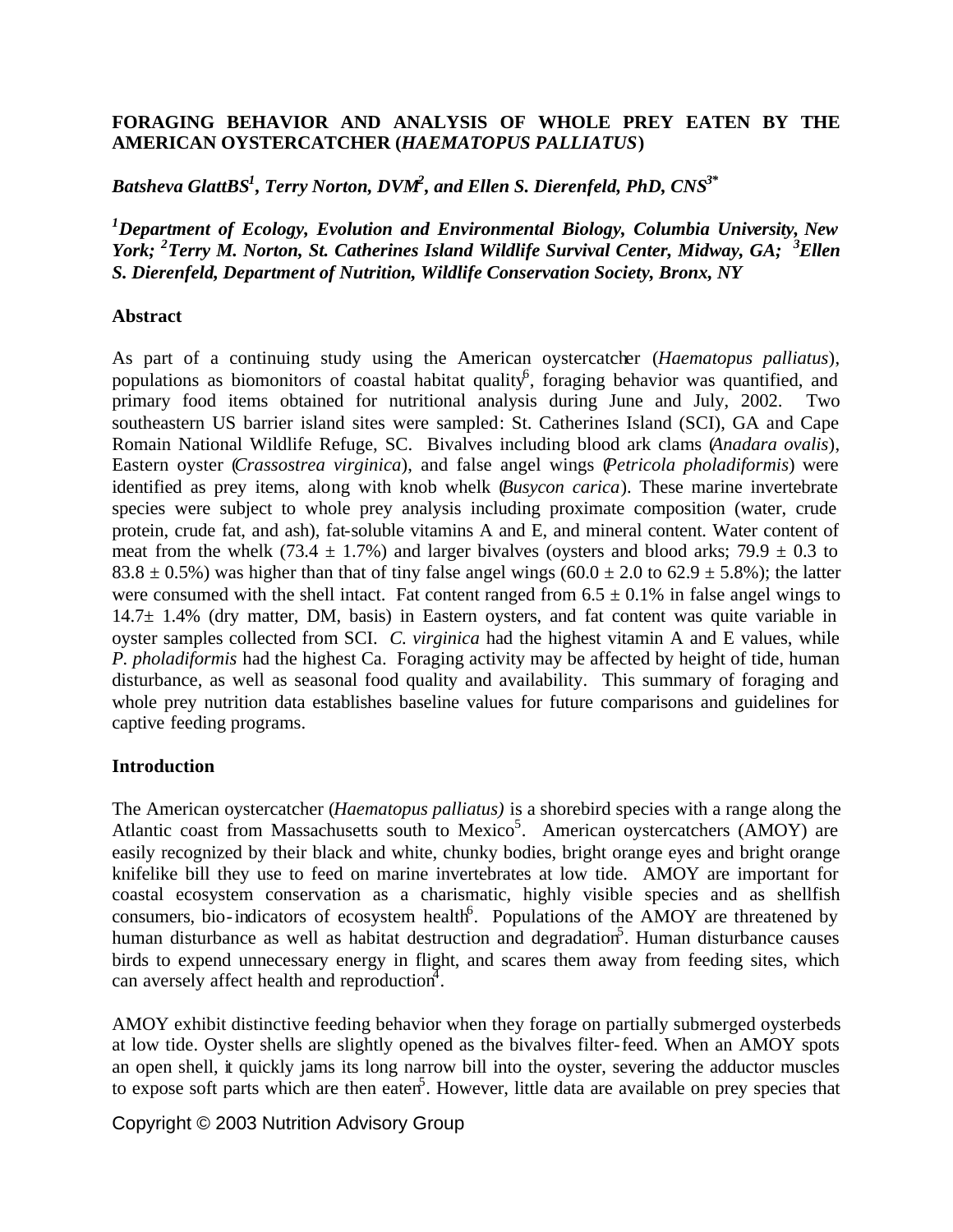AMOY consume in coastal areas of the Southeastern U.S and on nutritional analysis of these whole prey items. The published literature that can be found for shellfish focuses on species and portions for human consumption, not necessarily the same as those consumed by oystercatchers<sup>2</sup>. Observations of American oystercatcher foraging behavior and prey species are summarized here, along with chemical composition of analyzed whole prey items. These data can be used by wildlife managers to gain a better understanding of prey consumption for populations in the wild, as well as nutritional implications for captive animals.

# **Methods**

*Observations and Sample Collection.* Foraging was examined at two study locations: St. Catherines Island, GA and Cape Romain National Wildlife Refuge, SC, along beach feeding sites for 2 hours each day at low tide. Birds were observed with binoculars at approximately 15 m, following flight distance suggestions<sup>4</sup>; prey items consumed were identified and feeding behaviors documented. Samples for nutritional analysis were collected based on abundance, availability and observed/suspected consumption, and chilled on ice until processing. Meat was removed from shells unless observations indicated consumption included shell; subsamples were pooled by site into plastic bags and kept frozen (-70ºC) until laboratory analysis.

*Nutritional Analysis.* Frozen samples were partially thawed and ground using a food processor in the Bronx Zoo Nutrition Laboratory, Bronx, NY. Proximate composition (water, ash, crude fat and crude protein) as well as vitamins A and E extraction and analysis followed previously cited methods for meat samples<sup>1</sup>. Macro- and trace minerals were assayed via inductively coupled plasma-mass spectrometry or atomic absorption (Se only) at the Laboratory for Large Animal Pathology and Toxicology (University of Pennsylvania, Kennett Square, PA).

## **Results and Discussion**

*Foraging Behavior.* AMOY fed opportunistically upon invertebrate species available at low tide including blood ark clams (*Anadera ovalis*), Eastern oysters (*Crassostrea virginica),* false angel wings (*Petricola pholadiformis*), and knob whelks (*Busycon carica).* Foraging appeared to be primarily visual. The birds employed different techniques for prey species present on beach substrates including mud, sand, or oyster reefs. Availability of a particular substrate and associated species was related to the height of the tide, as AMOY were observed only to venture out into leg-deep water. Consumption of hard-shelled bivalves including blood arks and oysters on the reef substrate involved a technique of jamming the beak inside the edge of an open bivalve's shell, severing the adductor muscles, and pulling out the meat. Selected oysters tended to be 4-5 cm in length. False angel wings were consumed by either probing air holes in mud flats with the bill, and removing the soft-shelled bivalves from their burrows prior to swallowing through wriggling motions, or by visually "stalking" holes prior to a sudden rapid immediate stab/pluck. With both techniques, AMOY consumed the false angle wings including the shell. Knob whelks were flipped over on the sand, and contents removed and swallowed. However, it was unclear whether the birds were specifically consuming the whelk itself, or possibly hermit crabs living in empty shells.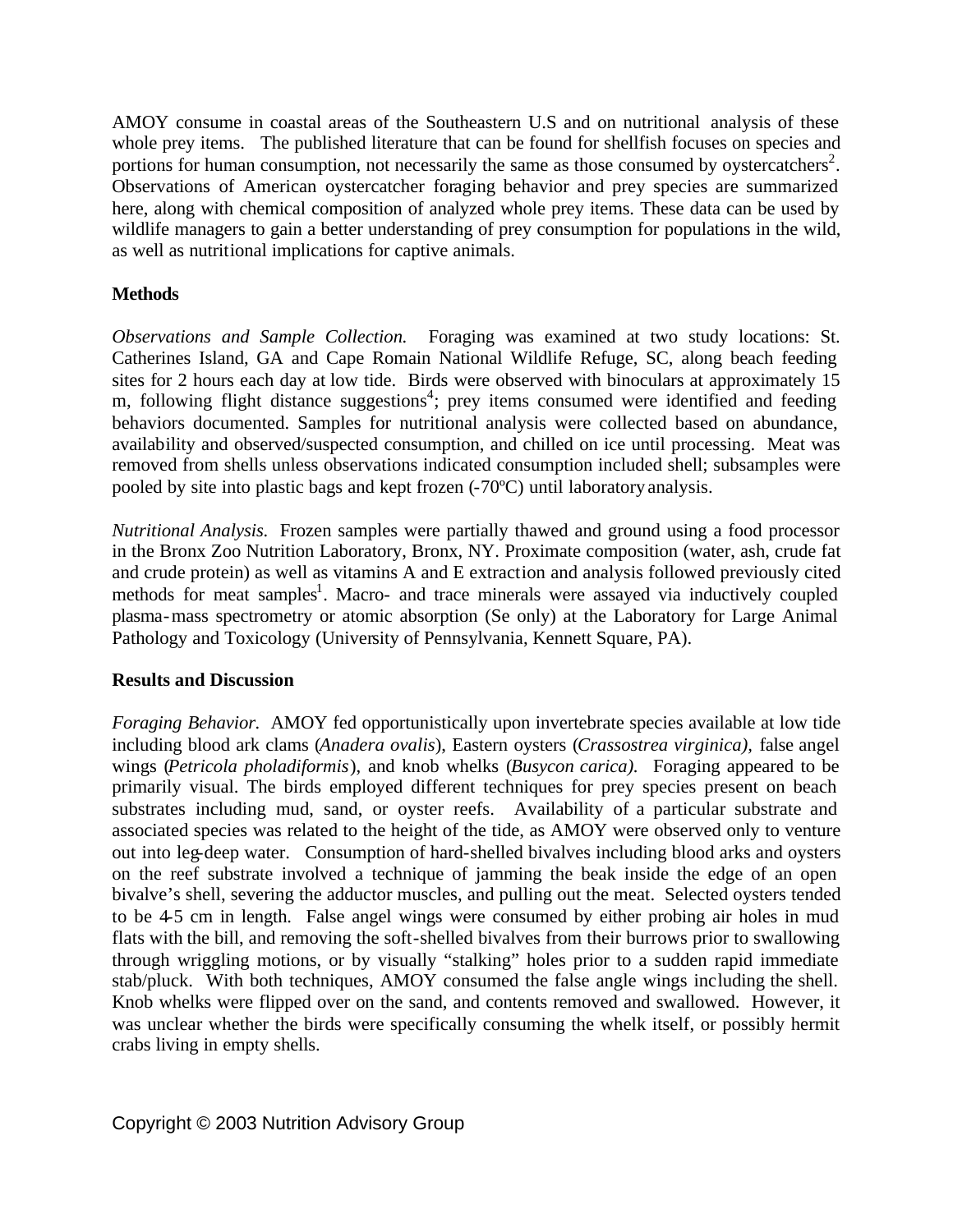*Nutritional Analysis.* Proximate composition and vitamin data of food items collected are found in Table 1, whereas mineral constituents analyzed are found in Table 2. Foods eaten by the AMOY were moderate to high in protein content, and moderate to low in crude fat. With the exception of whelk muscle (vitamin A only), all foods appeared to contain adequate to high concentrations of vitamins A and E compared to NRC requirements of these nutrients for either avian species or domestic carnivores<sup>8</sup>. Oysters were particularly high in fat-soluble vitamins; this may vary seasonally but has not been examined to date. Nutritional content of oysters, as described by a condition index, is closely linked with reproductive cycles; the index is high in winter and lower in summer once spawning has occurred<sup>7</sup>. In this region of the southeastern US coast, oyster spawning occurs primarily in July and August and continues until October<sup>3</sup>. The pre-spawning mature oysters (that should have the highest nutritional [glycogen] content) are available in March through June. The samples of *C. virginica* analyzed in this study were collected in mid- to late June and may be representative of higher oyster nutritional content at that time. It is important to note, however, that the gonadal stages of collected oysters in this study were not identified at the time sampled, thus could vary from the general spawning time scale due to temperature and salinity differences at study sites.

Of more interest, perhaps, are the minerals measured in these aquatic invertebrates, and particularly calcium content. Clearly, species consumed with the shell (false angel wings) supply high levels of dietary Ca (approx. 20% of DM) to the AMOY. In this study, however, even raw oyster and clam meat contained 3 to 11 times more Ca than P, and 10 to 30 times more Ca compared to oyster and clam meat prepared for human consumption $8$ . Regarding trace elements, Fe, Se, and Zn seemed particularly high in many of the invertebrates sampled. While in some cases this may be attributed to the inclusion of shell in the false angel wing samples, some of the highest mineral concentrations were found in meat-only samples (i.e. Zn in oysters). Between sites, both the oysters and the false angel wings varied consistently, with samples from Cape Romain containing a higher Cu content that may be indicative of significant habitat discrepancies that remain to be investigated. From these data, minimum mineral nutritional needs would appear to be met by the invertebrates analyzed; excesses, imbalances, or toxicities may be more of a concern than deficiency.

#### **LITERATURE CITED**

- 1. Barker, D., M. P. Fitzpatrick, and E.S. Dierenfeld, E.S. 1998. Nutrient composition of selected Whole Invertebrates. Zoo Biol. 17:223-134.
- 2. Dierenfeld, E. and D. Barker, D. 1995. Nutrient composition of whole prey commonly fed to reptiles and amphibians. Proc. Assoc. Rep. Amphib. Vet. Pp. 3-15.
- 3. Heffernan, P.B, R. L. Walker, and J.L. Carr. 1989. Gametogenic cycles of three marine bivalves in Wassaw Sound, GA (*Crassostrea virginica*, Gmelin 1791). J. Shellfish Res. 8: 61-70.
- 4. Lafferty, K.D. 2001. Birds at a southern California beach: seasonality, habitat use and disturbance by human activity. Biodiv. Conserv. 10: 1949-1962.
- 5. Nol, E. and R.C. Humphrey. 1994. American Oystercatcher (*Haematopus palliatus*). *The Birds of North*  America No. 82. Eds. A. Poole and F. Gill. Philadelphia: The Academy of Natural Sciences; Washington, D.C., The American Ornithologists Union.

6. Norton, T.M., B. Winn, M.S. Sepulveda, G. Masson, N. Denslow, C. Cray, M. Olivia, C. Sasser, E. Dierenfeld, and C. George. 2002. The American oystercatcher *(Haematopus palliatus)* - a bioindicator species for assessing ecosytem health along the Georgia and South Carolina coasts and barrier islands. Proc. AAZV Conf., Milwaukee.

Copyright © 2003 Nutrition Advisory Group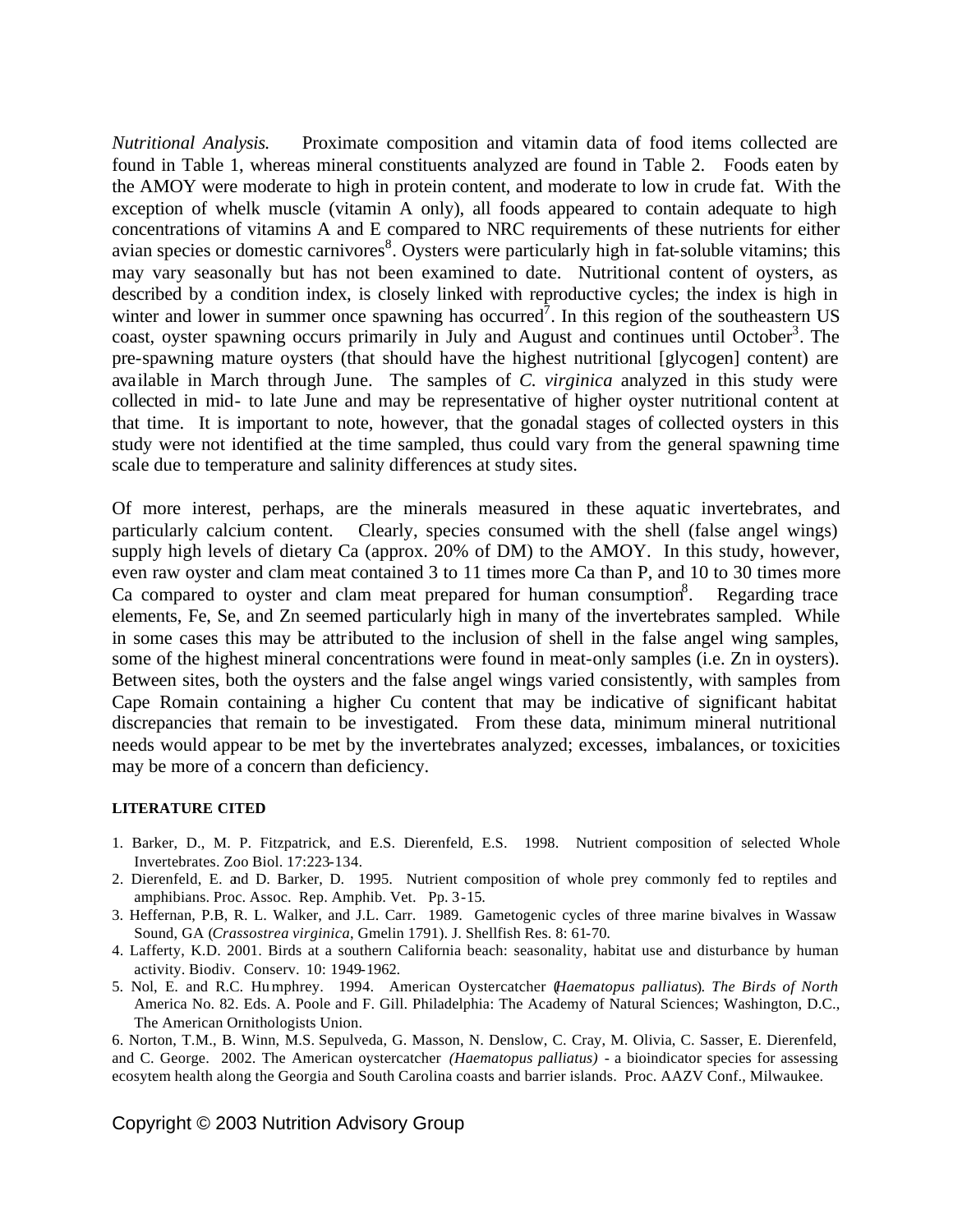7. Shumway, S.E. 1996. Natural environmental factors. In: The Eastern Oyster *(Crassostrea virginica).* Eds. V.S. Kennedy, R.I.E. Newell, and A.F. Eble. College Park, MD: Maryland Sea Grant College.

8. Zootrition<sup>TM</sup> Database, 2002. Wildlife Conservation Society, Bronx, NY.

**Table 1.** Proximate nutrient composition and vitamins A and E ( $x \pm SD$ ) of aquatic invertebrates collected June/July 2002 from St. Catherine's Island,GA (SCI) and Cape Romain National Wildlife Refuge, SC (CRNWR), eaten by American oystercatchers (*Haematopus palliatus*). For all samples n=2, except for Eastern Oyster-SCI where n=3 and  $*(n=1)$ ; all data (except water) reported on a dry matter (DM basis).

| <b>Sample</b>                                                     | <b>Location</b> | $\%$                | <b>Crude</b><br><b>Water Protein</b><br>$%$ DM | <b>Crude</b><br>Fat<br>$%$ DM | Ash<br>$%$ DM       | Vit A<br>IU/kg           | Vit E<br>IU/kg    |
|-------------------------------------------------------------------|-----------------|---------------------|------------------------------------------------|-------------------------------|---------------------|--------------------------|-------------------|
| <b>Blood Ark</b><br>Anadera ovalis SCI                            |                 | 79.86<br>$\pm 0.03$ | 59.47<br>± 2.76                                | 8.86<br>$\pm 0.14$            | 19.16<br>$\pm$ 0.24 | 28057.5<br>± 29862.3     | 99.44<br>± 34.65  |
| Eastern Oyster<br>Crassostrea<br>virginica                        | <b>SCI</b>      | 79.86<br>± 0.25     | 48.87<br>± 5.27                                | 9.80<br>± 4.81                | 26.60<br>$\pm 4.28$ | 34327.7<br>± 25752.3     | 191.76<br>± 20.62 |
| Eastern Oyster<br>C. virginica                                    | <b>CRNWR</b>    | 83.80               | 46.50<br>$\pm 0.46 \pm 3.47$                   | 14.65<br>± 1.51               | 36.14<br>± 8.96     | 34921.08±<br>3899.47     | 285.23<br>± 11.26 |
| Knob Whelk<br><b>Busycon carica SCI</b>                           |                 | 73.35               | 59.95<br>$\pm 1.67 \pm 1.55$                   | 10.55<br>± 2.84               | 11.78<br>± 2.45     | 3365.7*                  | 118.18<br>± 15.32 |
| False Angel<br>Wings (w/ shell) SCI<br>Petricola pholadiformis    |                 | 62.94<br>± 5.82     | 13.74<br>$\pm$ 0.33                            | 6.52<br>± 0.14                | 77.48<br>± 2.46     | $10617.33\pm$<br>4285.17 | 58.86<br>±18.09   |
| False Angel<br>Wings $(w/\text{shell})$ CRNWR<br>P. pholadiformis |                 | 60.02<br>± 2.02     | 13.10<br>$\pm 0.80$                            | 7.64<br>± 1.19                | 79.54<br>± 2.02     | 29183.98 $\pm$<br>551.83 | 71.61<br>± 14.18  |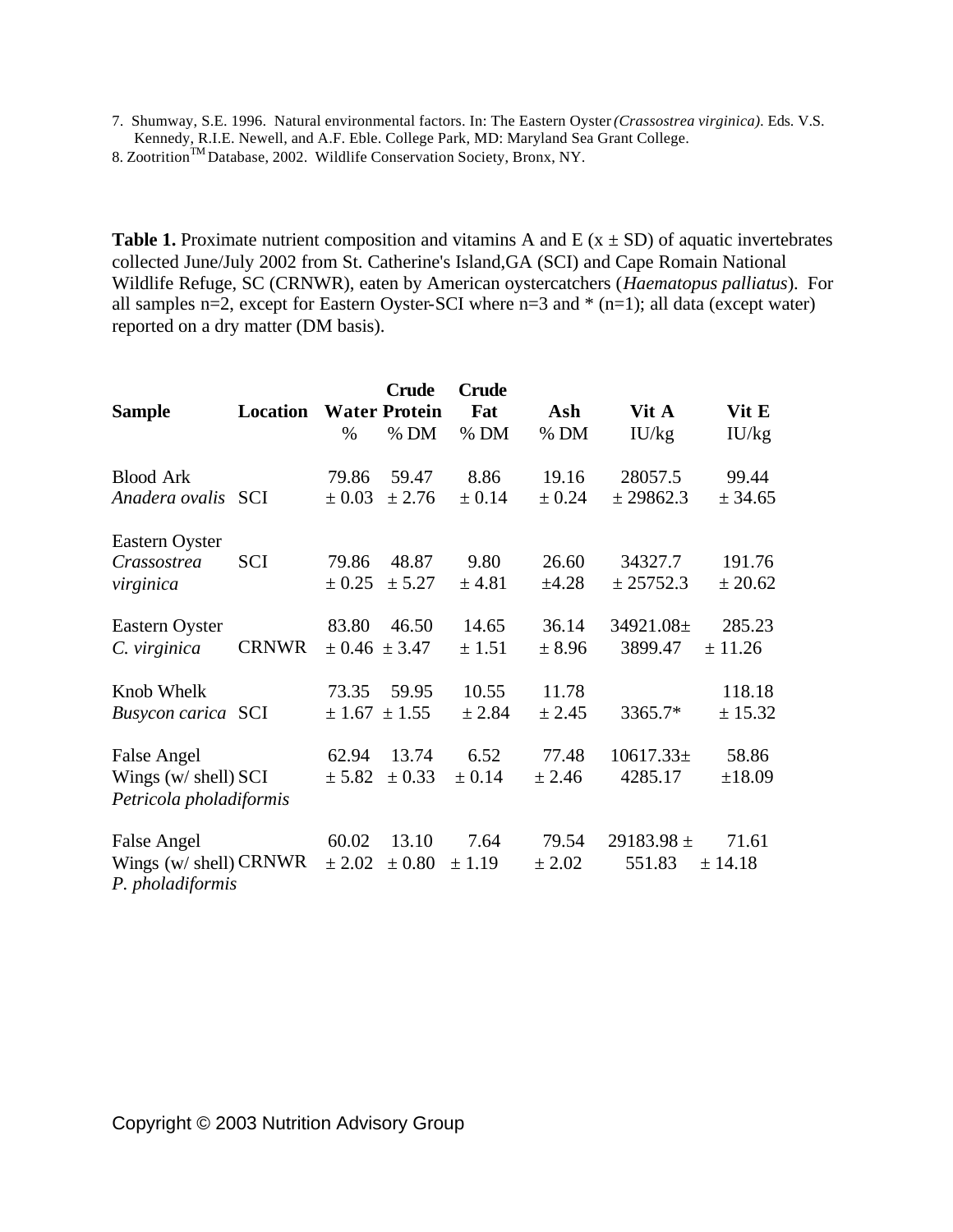**Table 2.** Minerals  $(x \pm SD)$  in aquatic invertebrates collected June/July 2002 from St. Catherine's Island,GA (SCI) and Cape Romain National Wildlife Refuge, SC (CRNWR), eaten by American oystercatchers (*Haematopus palliatus*). For all samples n=2, except for Eastern Oyster-SCI where n=3. All values listed in mg/kg on a dry matter basis.

|                                                                  |                             | Ca                         | K                         | Mg                   | <b>Na</b>                 | ${\bf P}$               | Cu                   | Fe                   | Mn                   | <b>Se</b>            | Zn                    |
|------------------------------------------------------------------|-----------------------------|----------------------------|---------------------------|----------------------|---------------------------|-------------------------|----------------------|----------------------|----------------------|----------------------|-----------------------|
| <b>Blood Ark</b><br>Anadera ovalis                               | <b>SCI</b>                  | $16100 \pm$<br>5374.01     | $12050 \pm$<br>353.55     | $4005 \pm$<br>77.78  | $20050 \pm$<br>494.97     | $6320 \pm$<br>70.71     | $2.72 \pm$<br>0.03   | $688 \pm$<br>26.87   | $27.05 \pm$<br>0.07  | $3.00 \pm$<br>0.11   | $107 \pm$<br>0.00     |
| Eastern Oyster<br>Crassostrea<br>virginica                       | <b>SCI</b>                  | 44333.33 $\pm$<br>30185.48 | $12033.33 \pm$<br>1078.58 | $3570 \pm$<br>377.49 | $22033.33 \pm$<br>2193.93 | $7163.33 \pm$<br>735.82 | 29.63 $\pm$<br>1.65  | $458 \pm$<br>83.43   | $24.03 \pm$<br>0.9   | 2.00<br>$\pm$<br>.05 | 453 $\pm$<br>43.27    |
| Eastern Oyster<br>C. virginica                                   | <b>CRNW</b><br>$\mathbf{R}$ | $67150 \pm$<br>17606.96    | $11400 \pm$<br>707.11     | $4540 \pm$<br>721.25 | $27300 \pm$<br>2969.85    | $6065 \pm$<br>289.91    | 69.95 $\pm$<br>3.32  | $959 \pm$<br>213.55  | $47.6 \pm$<br>8.06   | $2.65 \pm$<br>0.52   | $625 \pm$<br>19.8     |
| Knob Whelk<br>Busycon carica                                     | <b>SCI</b>                  | $6525 \pm$<br>487.90       | $9255 \pm$<br>728.32      | $6705 \pm$<br>813.17 | $9275 \pm$<br>2156.58     | 4840 $\pm$<br>183.85    | $10.935 \pm$<br>3.06 | $118 \pm$<br>16.97   | $11.705 \pm$<br>3.25 | $1.045 \pm$<br>0.32  | $172.4 \pm$<br>118.23 |
| False Angel<br>Wings $(w / shell)$<br>Petricola<br>pholadiformis | SCI                         | $211500 \pm$<br>13435.03   | $3950 \pm$<br>70.71       | $2070 \pm$<br>56.57  | $12350 \pm$<br>212.13     | $2460 \pm$<br>169.71    | $3.925 \pm$<br>1.52  | $1670 \pm$<br>113.14 | $17 \pm 1.41$        | $1.035 \pm$<br>0.13  | $13.75 \pm$<br>0.49   |
| False Angel<br>Wings (w/ shell) $R$<br>P. pholadiformis          | <b>CRNW</b>                 | $194500 \pm$<br>707.11     | $4085 \pm$<br>912.17      | $2425 \pm$<br>403.05 | $13550 \pm$<br>2474.87    | $2030 \pm$<br>579.83    | 9.485 $\pm$<br>1.44  | $3265 \pm$<br>77.78  | $23.15 \pm$<br>0.35  | $1.08 \pm$<br>0.2    | $15.8 \pm$<br>2.97    |